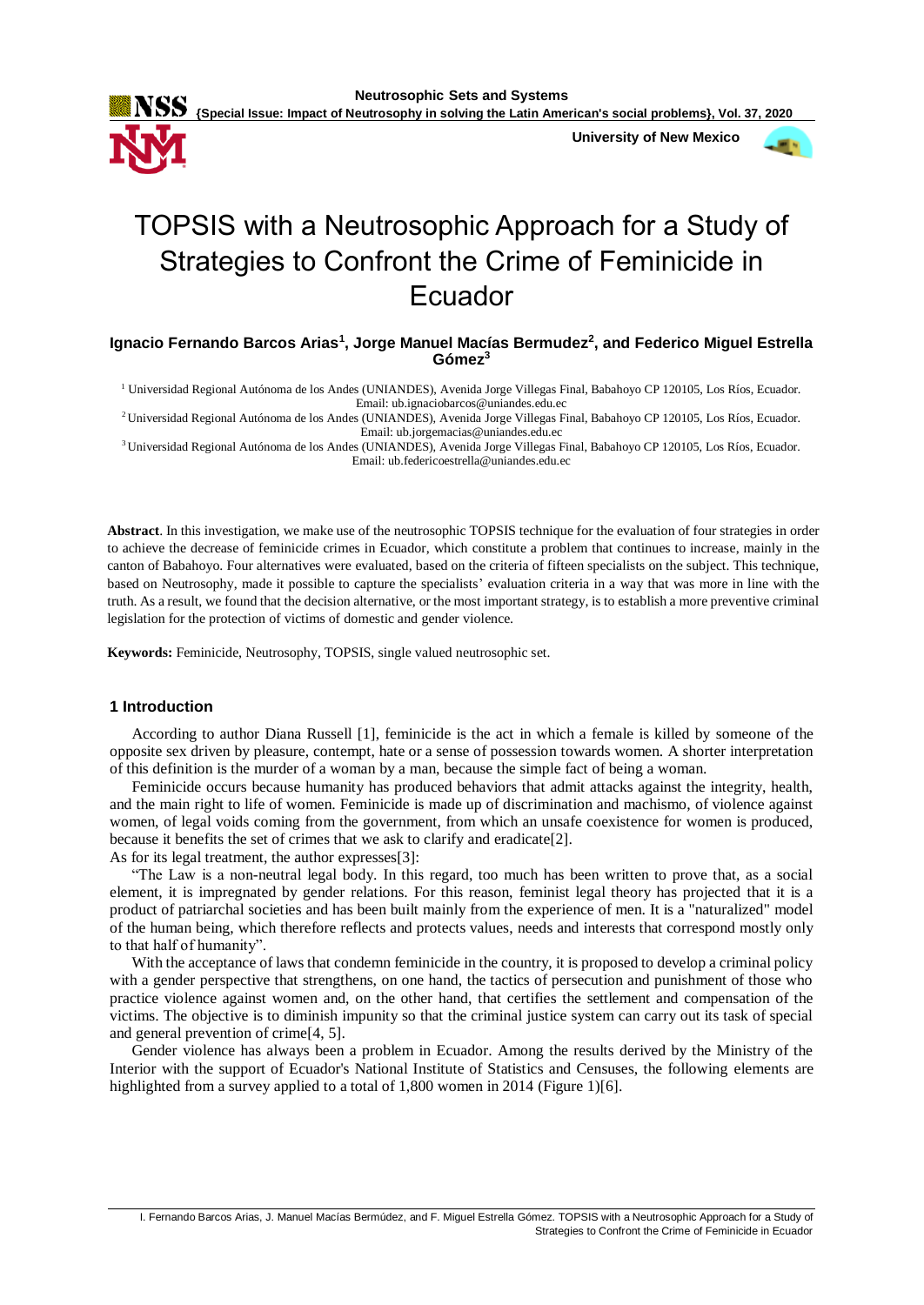

**Figure 1**. Results of a survey applied to 1800 women in Quito

This study also shows that 6 out of 10 women have experienced some type of gender-based violence, with a higher percentage among indigenous people (67%) and Afro-descendants (66.7%). It was also observed that 1 out of 4 women have experienced sexual violence at some point in their lives. 64% of feminicides are perpetrated by the lover or ex-boyfriend at the house of the victim or the aggressor.

The investigations recognize that the individuals who have committed these crimes are often people close to the home. The higher percentages of feminicide have been caused by ex-boyfriends, husbands, ex-spouses and boyfriends. Parents, friends, stepparents, lovers and sons-in-law are also among those involved.

According to the national media, in 2011 Ecuador begin to debate the possibility of incorporating into Ecuadorian legislation a criminal law that is adapted to gender situations. Thus, on August 14, 2014, the Integral Organic Penal Code introduced two articles referred to the criminal type of feminicide and its aggravating factors, which describes the crime and the situations that aggravate it, and also establishes the respective penalties[7].

In the canton of Babahoyo, there are few trials, if any, for the crime of feminicide, despite the fact that all of the requirements that could be included in this type of crime are usually met. The death of women is usually typified as murder and not as feminicide; and the elements of conviction are not enough to show that they are carried out according to the conditions and with elements established by the law.

For this reason, this research makes a study of possible strategies to follow so that this problem does not continue to advance in the country and that it is given the legal treatment that corresponds to such crime.

### **2 Materials and methods**

In order to study the best strategies to reduce the occurrence of feminicide crimes and to achieve an adequate legal treatment of these cases, the TOPSIS technique (Technique for Order Preference by Similarity to Ideal Solution) was used. This method is characterized by its effectiveness and the simplicity of its principle in the solution of multi-criteria decision problems. To enrich this technique, the neutrosophic TOPSIS is applied, see [8- 10].

Neutrosophy is a mathematical theory developed by Florentin Smarandache to deal with indetermination [9, 11, 12]. It has been the base for the development of new methods to handle indeterminate and inconsistent information, such as the neutrosophic sets and the neutrosophic logic and, especially, in the decision-making problems [9, 13, 14].The truth value in the neutrosophic set is defined as follows [15-17]:

Let X be a universe of discourse, a SVNS A over X has the following form [18, 19]:  $A = \{(x, u_a(x), r_a(x), v_a(x)) : x \in X\}$ d (1) Where  $u_a(x): X \to [0,1], r_a(x): X \to [0,1]$   $y \, v_a(x): X \to [0,1]$ Con

 $0 \le u_a(x), r_a(x), v_a(x) \le 3, \quad \forall x \in X$ 

The intervals  $u_a(x)$ ,  $r_a(x)$  and  $v_a(x)$  denote the memberships to true, indeterminate and false of x in A, respectively.

For convenience a Single Valued Neutrosophic Number (SVNS) will be expressed as  $A = (a, b, c)$ , where a, b,  $c \in [0.1]$  and satisfies  $0 \le a + b + c \le 3$ .

The SVNS arose with the idea of applying the neutrosophic sets for practical purposes. Some operations between SVNS are expressed below:

1. Let  $A_1 = (a_1, b_1, c_1)$  and  $A_2 = (a_2, b_2, c_2)$  ESVNS, the sum between  $A_1$  and  $A_2$  is defined by:  $A_1 \oplus A_2 = (a_1 + a_2 - a_1 a_2, b_1 b_2, c_1 c_2)$  (2)

2. Let  $A_1 = (a_1, b_1, c_1)$  and  $A_2 = (a_2, b_2, c_2) \in$  SVNS the multiplication between  $A_1$  and  $A_2$  is defined

I. Fernando Barcos Arias, J. Manuel Macías Bermúdez, and F. Miguel Estrella Gómez. TOPSIS with a Neutrosophic Approach for a Study of Strategies to Confront the Crime of Feminicide in Ecuador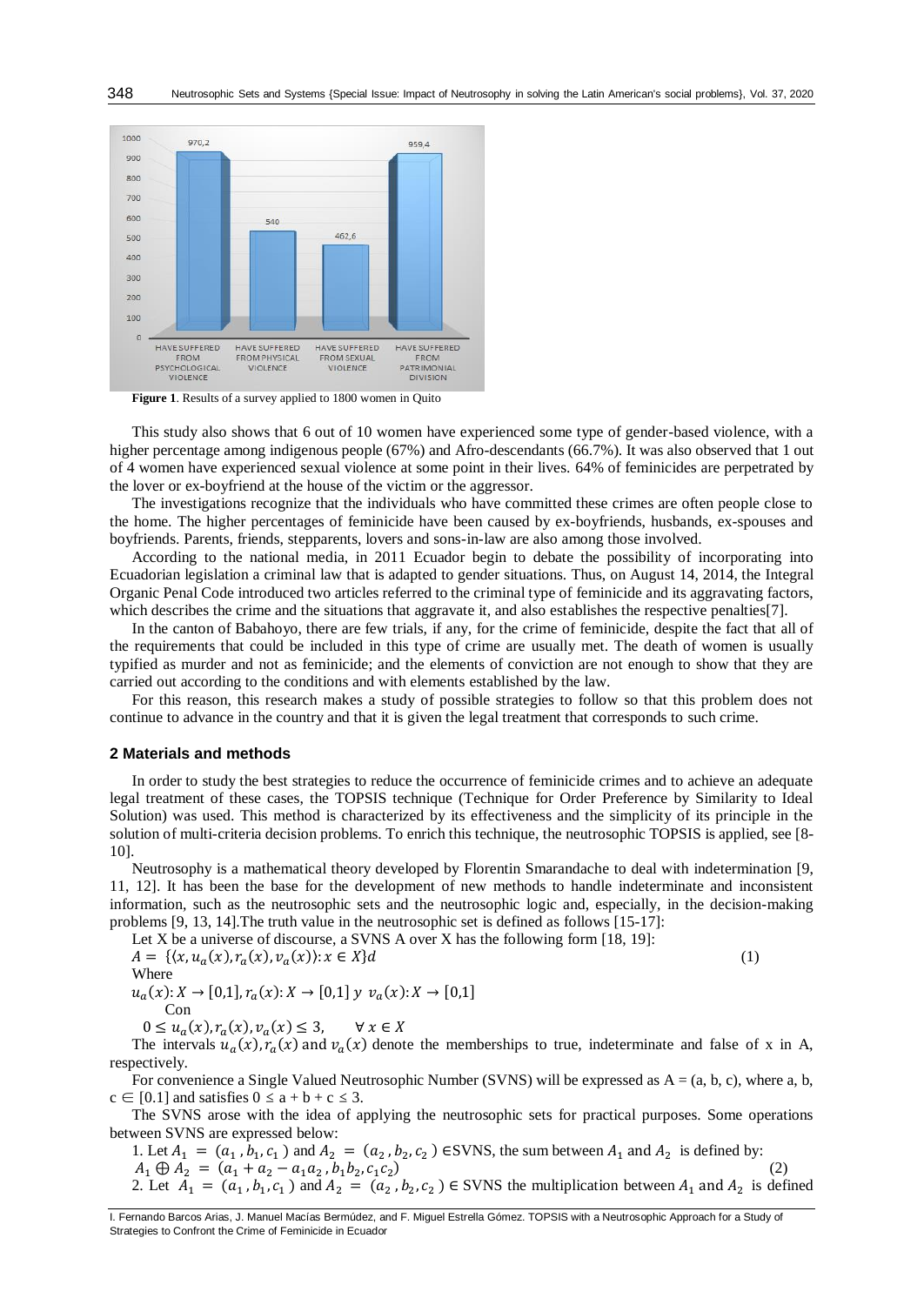by:

$$
A_1 \otimes A_2 = a_1 a_2, b_1 + b_2 - b_1 b_2, c_1 + c_2 - c_1 + c_2
$$
  
3. The multiplication by a positive scalar  $\lambda \in \mathcal{R}$  with SVMS, A = (a, b, c) is defined by:  

$$
\lambda A = (1 - (1 - a)^{\lambda}, b^{\lambda}, c^{\lambda})
$$
 (4)

4. Let  $\{A_1, A_2, ..., A_n\} \in SVMS(x)$ , where  $A_j = (a_j, b_j, c_j)$   $(j = 1, 2, ..., n)$ , then, the Single Valued Neutrosophic Weighted Average Operator is defined by [20]:

$$
P_w(A_1, A_2, ..., A_n) = \langle 1 - \prod_{j=1}^n \left(1 - T_{A_j}(x)\right)^{w_j}, \prod_{j=1}^n \left(I_{A_j}(x)\right)^{w_j}, \prod_{j=1}^n \left(F_{A_j}(x)\right)^{w_j}\rangle
$$
\n(5)

Where:

 $w = (w_1, w_2, ..., w_n)$  is vector of  $A_j (j = 1, 2, ..., n)$  such that  $w_n \in [0, 1]$   $y \sum w_j = 1$ .

5. Let  $A = (a, b, c)$  be a single neutrosophic number, a score function S of a single valued neutrosophic value, based on the truth-membership degree, indeterminacy-membership degree and falsehood membership degree is defined by[21, 22]:

$$
S(A) = \frac{1+a-2b-c}{2}
$$

(6) Where

 $S(A) \in [-1,1]$ 

6. Let  $A^* = (A_1^*, A_2^*, \dots, A_n^*)$  a vector SVNS such that  $A_j^* = (a_1^*, b_2^*, c_2^*)$   $(j = 1, 2, \dots, n)$  and  $B_i =$  $(B_{i1}, B_{i2}, ..., B_{im})$   $(i = 1, 2, ..., m)$  are m vectors such that  $B_{ij} = (a_{ij}, b_{ij}, ..., c_{ij})$   $(i = 1, 2, ..., m)$   $(j = 1, 2, ..., m)$ 1,2, ..., *n*), then the distance measure between  $B_i$  and  $A^*$  is as follows:

$$
s_i = \left(\frac{1}{3}\sum_{j=1}^n \left\{ \left(a_{ij} - a_j^*\right)^2 + \left(b_{ij} - b_j^*\right)^2 + \left(c_{ij} - c_j^*\right)^2 \right\} \right)^{\frac{1}{2}}
$$
  
(7)

This article will associate linguistic terms with SVNS, so that experts can carry out their evaluations in linguistic terms, which is more natural. Therefore, the scales shown in table 1 will be taken into account.

| <b>LINGUISTIC TERM</b> | <b>EVALUATION</b> | <b>SVNS</b>       |
|------------------------|-------------------|-------------------|
| Very Important         | ´VI)              | (0.9, 0.1, 0.1)   |
| Important              | (I)               | (0.75, 0.25, 0.2) |
| Medium                 | M)                | (0.5, 0.5, 0.5)   |
| Low-Important          | 'LI)              | (0.35, 0.75, 0.8) |
| Not Very Important     | (NVI)             | (0.1, 0.9, 0.9)   |

**Table 1.** Linguistic terms and its SVNS

The TOPSIS method for SVNS assumes that, having a set of alternatives and a set of criteria, the following steps will be carried out [23, 24]:

*Step 1:* Determine the weight of the experts

The experts are evaluated according to the linguistic scale shown in table 2, and the calculations are made with their associated SVNS.

| <b>LINGUISTIC TERM</b> | <b>EVALUATION</b> | <b>SVN NUMBERS</b> |
|------------------------|-------------------|--------------------|
| <b>Extremely High</b>  | <b>EH</b>         | (1; 0; 0)          |
| Very Very High         | <b>VVH</b>        | (0.9, 0.1, 0.1)    |
| Very High              | <b>VH</b>         | (0,8; 0,15; 0,20)  |
| High                   | Η                 | (0.70, 0.25, 0.30) |
| Medium High            | <b>MH</b>         | (0,60; 0,35; 0,40) |
| Medium                 | M                 | (0,50; 0,50; 0,50) |
| Medium Low             | ML                | (0,40; 0,65; 0,60) |
| Low                    | L                 | (0.30, 0.75, 0.70) |
| Very Low               | VL                | (0,20; 0,85; 0,80) |
| Very Very Low          | <b>VVL</b>        | (0.10, 0.90, 0.90) |
| <b>Extremely Low</b>   | EL                | (0; 1; 1)          |

**Table 2.** Linguistic terms used for expert's evaluation

I. Fernando Barcos Arias, J. Manuel Macías Bermúdez, and F. Miguel Estrella Gómez. TOPSIS with a Neutrosophic Approach for a Study of Strategies to Confront the Crime of Feminicide in Ecuador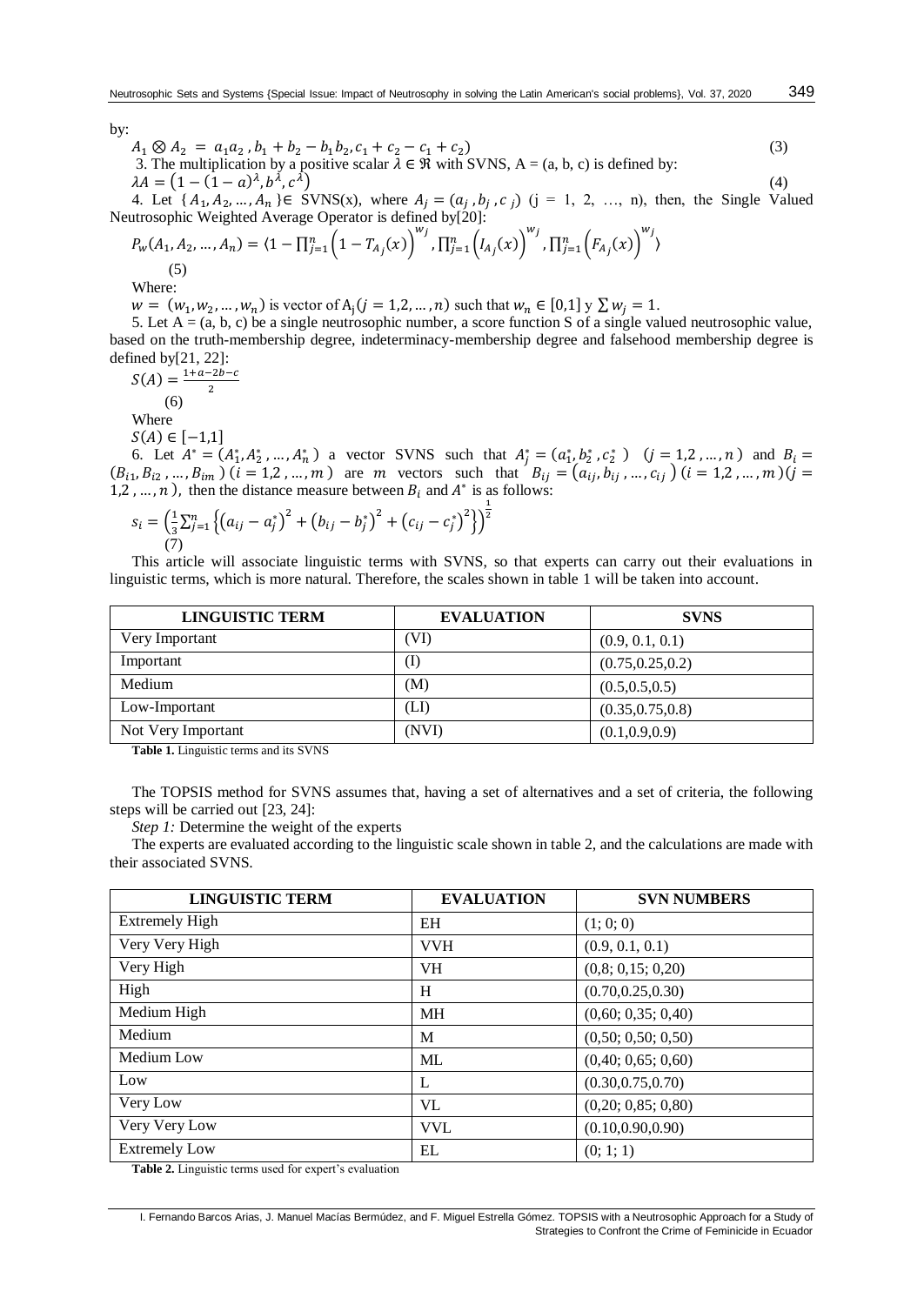Let us call  $A_t = (a_t, b_t, c_t)$  the SVNS corresponding to the t-th decision maker (t = 1, 2,..., k). The weight is calculated by the following formula:

$$
\lambda_t = \frac{a_t + b_t \left(\frac{a_t}{a_t + c_t}\right)}{\sum_{t=1}^k a_t + b_t \left(\frac{a_t}{a_t + c_t}\right)}
$$
\nWhere:  
\n
$$
\lambda_t \geq 0 \text{ y } \sum_{t=1}^k \lambda_t = 1
$$
\n(8)

*Step 2:* Construction of the single valued neutrosophic aggregated decision matrix

This matrix is defined by  $D = \sum_{t=1}^{k} \lambda_t d_{ij}$ , where  $d_{ij} = (u_{ij}, r_{ij}, v_{ij})$  is used to aggregate all individual assessments.

 $d_{ij}$  is calculated as the aggregation of the evaluations given by each expert  $(u_{ij}^t, r_{ij}^t, v_{ij}^t)$ , using the weights of each one with the help of Equation 5.

In this way a matrix 
$$
D = (d_{ij})_{ij}
$$
, where each  $d_{ij}$  is a SVMS ( $i = 1, 2, \ldots, m$ ;  $j = 1, 2, \ldots, n$ ).

*Step 3:* Determination of the Weight of the Criteria ([7]).

Suppose that the weight of each criterion is given by  $W = (w_1, w_2, ..., w_n)$ , where  $w_j$  it denotes the relative importance of the criterion  $\beta_j$ . If  $w_j^t = a_j^t$ ,  $b_j^t$ ,  $c_j^t$  it is the evaluation of the criterion  $\beta_j$  by the t-th expert. Then, Equation 5 is used, to add the with  $w_j^t$  the weights  $\lambda_t$ .

*Step 4:* Construction of the single valued neutrosophic decision matrix of the weighted mean with respect to the criteria.

$$
D^* = D \otimes W, where d_{ij}^* = W_j \otimes d_{ij} = (a_{ij}, b_{ij}, c_{ij})
$$
\n
$$
(9)
$$

*Step 5:* Calculation of the positive and negative SVNS ideal solutions

The criteria can be classified as either cost-type or benefit-type. Be  $G_1$  the set of benefit-type criteria and  $G_2$  the cost-type criteria. The ideal alternatives will be defined as follows[25]:

$$
\rho^+ = \left( a_{\rho^+ w}(\beta_j), b_{\rho^+ w}(\beta_j), c_{\rho^+ w}(\beta_j) \right)
$$
  
Denotes the positive ideal solution, corresponding to  $G_1$ .  

$$
\rho^- = \left( a_{\rho^- w}(\beta_j), b_{\rho^- w}(\beta_j), c_{\rho^- w}(\beta_j) \right)
$$
 (11)

Denotes the negative ideal solution, corresponding to  $G_2$ . Where

$$
a_{\rho^+w}(\beta_j) = \begin{cases} \max_i a_{\rho_i w}(\beta_j), & \text{if } j \in G_1 \\ \min_i a_{\rho_i w}(\beta_j), & \text{if } j \in G_2 \end{cases}
$$
\n
$$
b_{\rho^+w}(\beta_j) = \begin{cases} \min_i b_{\rho_i w}(\beta_j), & \text{if } j \in G_1 \\ \max_i b_{\rho_i w}(\beta_j), & \text{if } j \in G_2 \end{cases}
$$
\n
$$
c_{\rho^+w}(\beta_j) = \begin{cases} \min_i c_{\rho_i w}(\beta_j), & \text{if } j \in G_1 \\ \max_i c_{\rho_i w}(\beta_j), & \text{if } j \in G_2 \end{cases}
$$
\nAnd

$$
a_{\rho^{-w}}(\beta_j) = \begin{cases} \max_i a_{\rho_i w}(\beta_j), & \text{if } j \in G_2 \\ \max_i a_{\rho_i w}(\beta_j), & \text{if } j \in G_2 \end{cases}
$$
\n
$$
b_{\rho^{-w}}(\beta_j) = \begin{cases} \max_i b_{\rho_i w}(\beta_j), & \text{if } j \in G_1 \\ \min_i b_{\rho_i w}(\beta_j), & \text{if } j \in G_2 \end{cases}
$$
\n
$$
c_{\rho^{-w}}(\beta_j) = \begin{cases} \max_i c_{\rho_i w}(\beta_j), & \text{if } j \in G_1 \\ \min_i c_{\rho_i w}(\beta_j), & \text{if } j \in G_2 \end{cases}
$$

*Step 6:* Calculation of the distances to the ideal positive and negative SVNS solutions With the help of Equation 7, the following equations are calculated[21]:

$$
s_i^+ = \left(\frac{1}{3}\sum_{j=1}^n \left\{ (a_{ij} - a_j^+)^2 + (b_{ij} - b_j^+)^2 + (c_{ij} - c_j^+)^2 \right\} \right)^{\frac{1}{2}}
$$
  

$$
s_i^- = \left(\frac{1}{3}\sum_{j=1}^n \left\{ (a_{ij} - a_j^-)^2 + (b_{ij} - b_j^-)^2 + (c_{ij} - c_j^-)^2 \right\} \right)^{\frac{1}{2}}
$$

I. Fernando Barcos Arias, J. Manuel Macías Bermúdez, and F. Miguel Estrella Gómez. TOPSIS with a Neutrosophic Approach for a Study of Strategies to Confront the Crime of Feminicide in Ecuador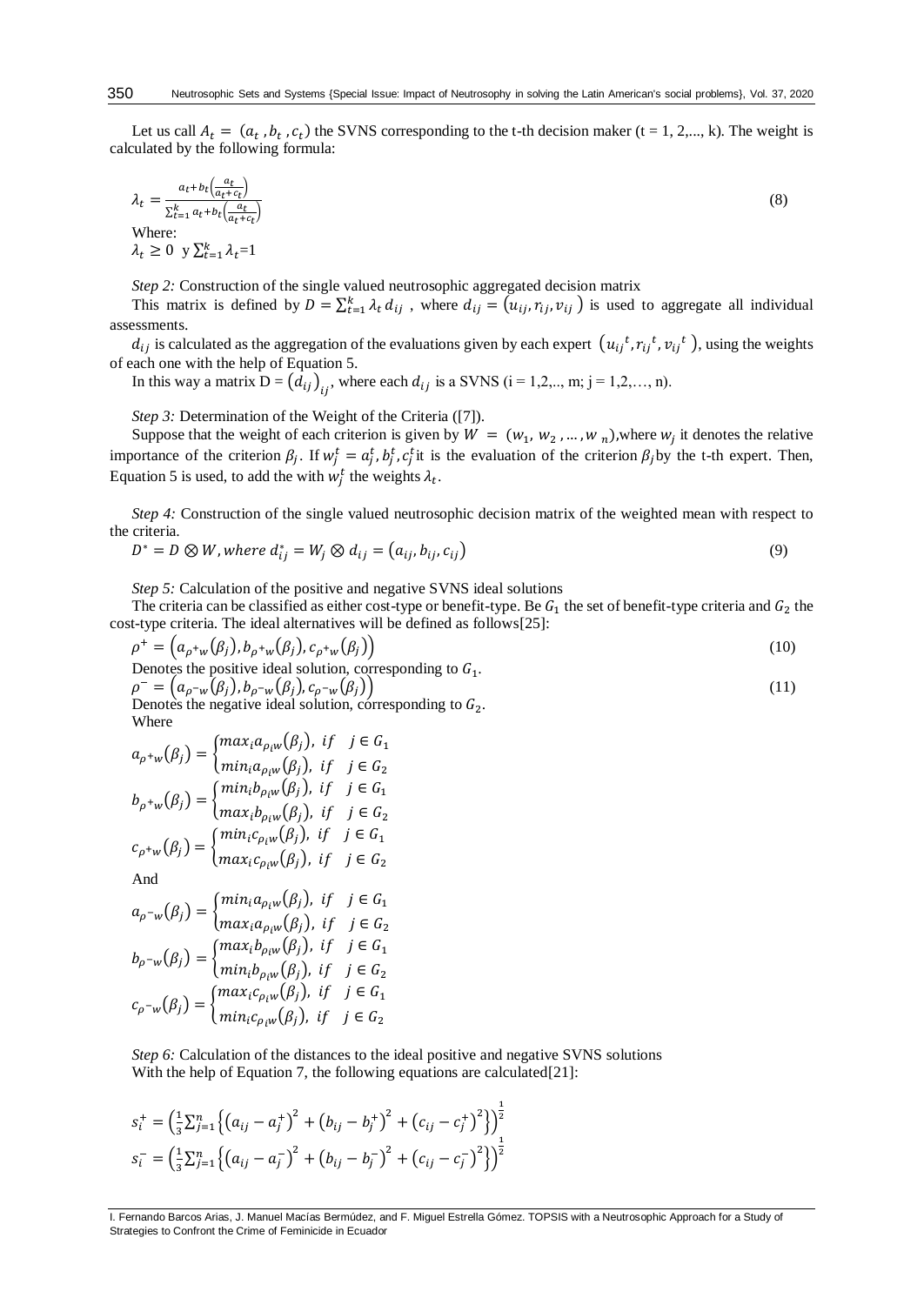*Step 7:* Calculation of the Proximity Coefficient (PC).

The PC of each alternative is calculated with respect to the positive and negative ideal solutions.

 $\tilde{\rho}_j = \frac{s}{s^+ + 1}$  $s^+$ + $s^-$ Where  $0 \leq \tilde{\rho}_i \leq 1$ 

*Step 8:* Sorting the alternatives.

## **3 Results**

A group of fifteen experts in the field of study were selected for the application of the Neutrosophic TOPSIS technique. They are free practice lawyers and public defenders from the Public Defender's Office in the Criminal Area of the Babahoyo canton, registered with the Los Ríos Bar Association. 40% of these are women. All of them have had vast experience and theoretical preparation in dealing with the crimes of feminicide and gender violence inside and outside the country. Their evaluations and corresponding weights (step 1) are shown in table 3.

| <b>EXPERT</b>     |       |       |       |       |       |   |                         |       |       | 10 | . .                 | . .        |            |       | 1 J        |
|-------------------|-------|-------|-------|-------|-------|---|-------------------------|-------|-------|----|---------------------|------------|------------|-------|------------|
| <b>EVALUATION</b> | MН    | MН    |       |       | л     | H | VH                      | VH    | VH    | VH | <b>VVH</b>          | <b>VVH</b> | <b>VVH</b> | VVH   | <b>VVH</b> |
| $\mathbf{r}_1$    | 0.049 | 0.049 | 0.053 | 0.053 | 0,053 |   | $0.053 \mid 0.055 \mid$ | 0.055 | 0,055 |    | $0.055 \quad 0.059$ | 0,059      | 0,059      | 0,059 | 0,059      |

**Table 3.** Results of the experts' weight determination

The experts agreed that the strategies to be considered would be the following:

- 1. Classification of feminicide in the Integral Organic Criminal Code.
- 2. Training of public agents acting in the legal norms on violence against women.
- 3. More preventive criminal legislation for the protection of victims of domestic and gender violence.
- 4. Establishment of rules to ensure that the principle of the need for proof is considered in crimes of feminicide.

After a debate on the criteria to be analyzed, they decided that it would be appropriate to analyze the strategies to be followed according to two criteria:

- 1. Social impact on the reduction of feminicide crimes
- 2. Adequate legal treatment as a feminicide crime

The single valued neutrosophic aggregated decision matrix (step 2) was obtained from the results of the expert assessment of the strategies according to the two criteria, as shown in tables 4 and 5.

| <b>ESTRATEGY</b> |    |                |   |    |    |   | <b>EXPERT</b> |    |   |    |    |    |    |    |    |
|------------------|----|----------------|---|----|----|---|---------------|----|---|----|----|----|----|----|----|
|                  |    | $\overline{2}$ | 3 | 4  | 5  | O | 7             | 8  | 9 | 10 | 11 | 12 | 13 | 14 | 15 |
|                  | VI | VI             |   | VI |    | М | VI            |    | M | VI |    |    | М  |    | M  |
| σ                | M  | М              |   | M  | VI | М | М             | Vl |   | Vl | М  |    | М  | V) | VI |
| 3                | M  |                |   | M  | VI |   |               |    | M | VI |    |    | Vl |    | VI |
|                  | VI | VI             |   | VI |    | М | Vl            |    | M | Vl |    |    | M  |    | M  |

**Table 4.** Experts' assessment of strategies in terms of the criterion Social impact on the reduction of feminicide crimes

| <b>ESTRATEGY</b> |    |        |    |    |    |   |   | <b>EXPERT</b> |    |    |    |    |    |    |    |
|------------------|----|--------|----|----|----|---|---|---------------|----|----|----|----|----|----|----|
|                  |    | ി<br>◢ | 3  | 4  | J  | o | - | 8             | 9  | 10 | 11 | 12 | 13 | 14 | 15 |
|                  | VI | VI     | M  | М  | VI | M |   | М             |    | М  | М  |    | VI |    | VI |
|                  |    | VI     | VI | М  | М  |   | M |               | VI |    | VI | M  | М  | VI | Vl |
| 3                | M  |        | VI | VI | VI | M |   | М             |    |    |    | VI | VI | VI | M  |
|                  | VI | VI     | M  | M  | VI | M |   | М             |    | М  | M  |    | VI |    | VI |

**Table 5.** Expert assessment of strategies in terms of the criterion "Adequate legal treatment as a feminicide crime"

Taking into account the SVNS associated to the linguistic variables used, the aggregations of the experts' assessments for each strategy were made according to each criterion. Results are shown in table 6.

I. Fernando Barcos Arias, J. Manuel Macías Bermúdez, and F. Miguel Estrella Gómez. TOPSIS with a Neutrosophic Approach for a Study of Strategies to Confront the Crime of Feminicide in Ecuador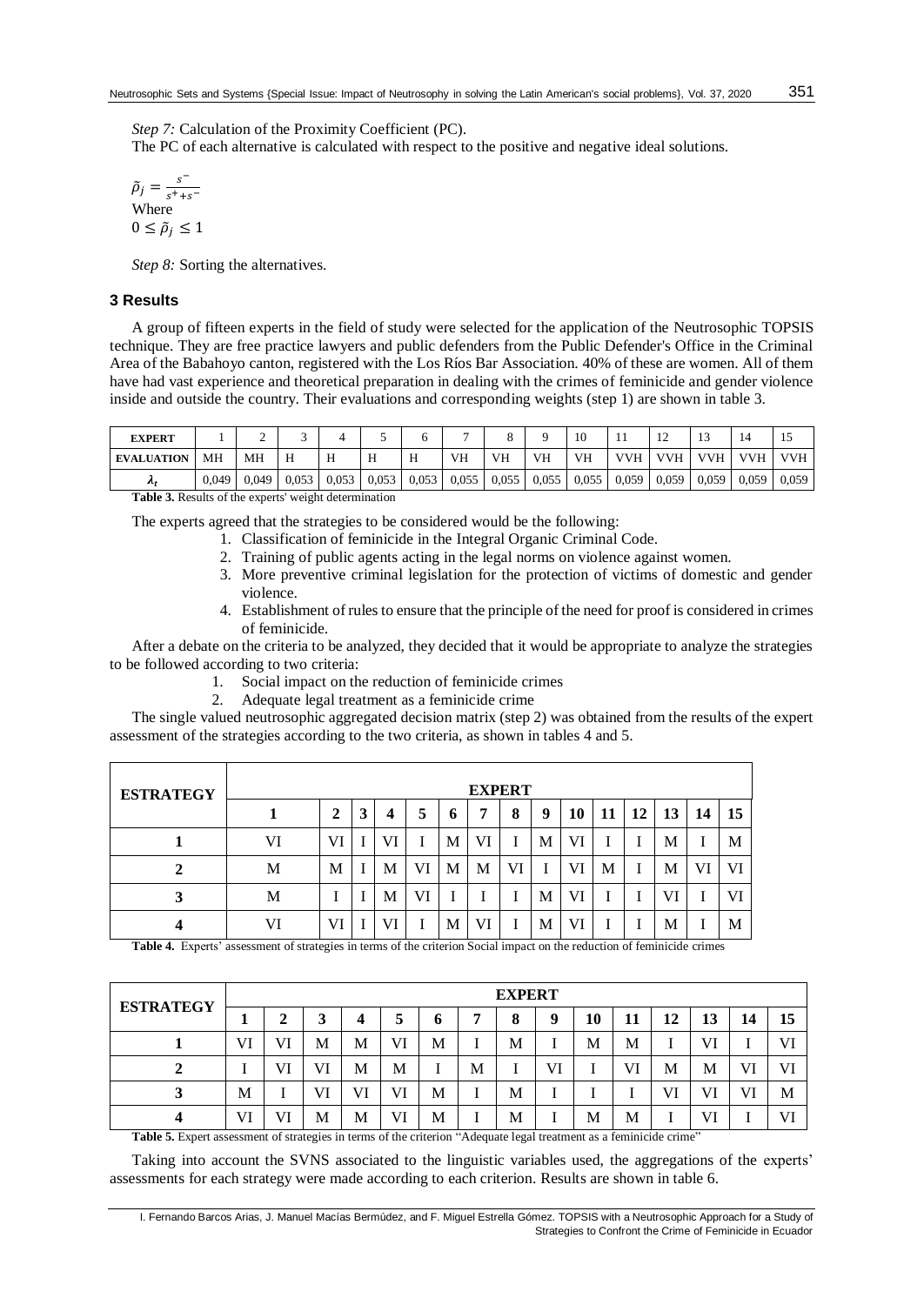| <b>ESTRATEGY</b> | <b>CRITERION 1</b>                  | <b>CRITERION 2</b>                    |
|------------------|-------------------------------------|---------------------------------------|
|                  | (0,707; 0,293; 0,272)               | $(0.687 \; ; \; 0.313 \; ; \; 0.297)$ |
|                  | $(0.68 \; ; \; 0.32 \; ; \; 0.308)$ | (0,715; 0,285; 0,272)                 |
|                  | (0,711; 0,289; 0,262)               | (0,728; 0,272; 0,256)                 |
|                  | (0,707; 0,293; 0,272)               | (0,687; 0,313; 0,297)                 |

**Table 6.** Single valued neutrosophic aggregated decision matrix

The weights that each experts assigned to each criterion (step 3) are shown in table 7.

| <b>CRITERION</b>                                                         |    | <b>EXPERT</b> |   |   |    |    |    |    |    |    |    |    |    |    |    |
|--------------------------------------------------------------------------|----|---------------|---|---|----|----|----|----|----|----|----|----|----|----|----|
|                                                                          |    |               |   |   |    | 6  | ៗ  | 8  | q  | 10 | 11 | 12 | 13 | 14 |    |
| 1.-Social<br>on the<br>impact<br>feminicide<br>reduction<br>of<br>crimes | MI | М             |   | M | MI | MI | MI |    | M  |    |    |    | MI | MI | MI |
| 2.-Adequate legal treatment<br>as a feminicide crime                     |    | M             | M | M | М  | MI | MI | MI | MI | MI | M  | M  | MI |    | M  |

Table 7. Evaluation of the weight of each criterion according to the experts

With these ratings, the weight of the criteria expressed in SVNS was calculated (table 8).

| <b>CRITERION</b>                                        | WEIGHT (SVNS)         |
|---------------------------------------------------------|-----------------------|
| 1. Social impact for the reduction of feminicide crimes | (0.739: 0.261: 0.242) |
| 2.-Adequate legal treatment as a feminicide crime       | (0.693: 0.307: 0.3)   |

**Table 8.** Weights of criteria

Then, the single valued neutrosophic decision matrix of the weighted mean with respect to the criteria (step 4) is shown in table 9.

| <b>ESTRATEGY</b> | <b>CRITERION 1</b>              | <b>CRITERION 2</b>    |
|------------------|---------------------------------|-----------------------|
|                  | (0,522; 0,478; 0,448)           | (0,476; 0,524; 0,508) |
| 2                | (0,503; 0,497; 0,476)           | (0,496; 0,504; 0,49)  |
| 3                | (0,526; 0,474; 0,44)            | (0,505; 0,495; 0,479) |
|                  | $(0.522 \div 0.478 \div 0.448)$ | (0,476; 0,524; 0,508) |

**Table 9.** Weighted aggregate decision matrix.

The ideal positive and negative SVNS solutions calculated in step 5 are shown in table 10.

| <b>CRITERION</b> | <b>POSITIVE IDEAL VALUE</b> | <b>NEGATIVE IDEAL VALUE</b> |
|------------------|-----------------------------|-----------------------------|
|                  | (0.526: 0.474: 0.44)        | (0.503: 0.497: 0.476)       |
|                  | (0.505: 0.495: 0.479)       | (0.476: 0.524: 0.508)       |

**Table 10.** SVNS positive and negative ideal solutions by criteria.

The distances to the positive and negative SVNS ideal solutions (step 6), as well as the Proximity Coefficient (PC) and the resulting order of the alternatives (steps 7 and 8), are shown in table 11.

| <b>ALTERNATIVES</b> | d+          | d-          | <b>PC</b>  | <b>ORDER</b> |  |
|---------------------|-------------|-------------|------------|--------------|--|
|                     | 0,028848946 | 0,01934405  | 0,59861284 |              |  |
|                     | 0,029253255 | 0,018873979 | 0,60783163 |              |  |
|                     |             | 0.039605326 |            |              |  |
|                     | 0,028848946 | 0,022455394 | 0,56231005 |              |  |

**Table 11.** Distances to ideal solutions, proximity coefficient and order of alternatives

I. Fernando Barcos Arias, J. Manuel Macías Bermúdez, and F. Miguel Estrella Gómez. TOPSIS with a Neutrosophic Approach for a Study of Strategies to Confront the Crime of Feminicide in Ecuador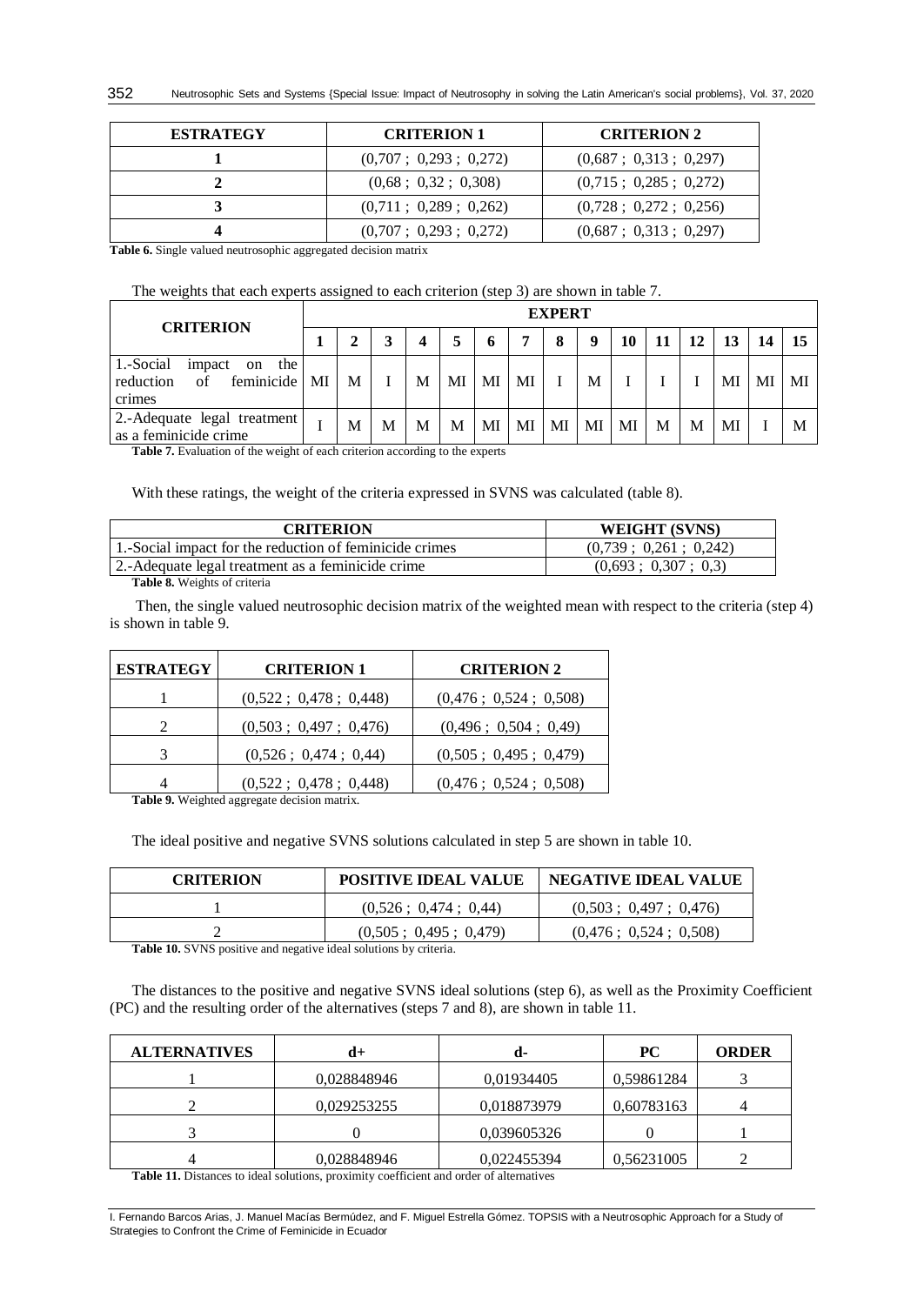This result shows that the most important strategy in order to decrease the number of feminicides in the country and that these cases have the appropriate legal treatment, is to establish a more preventive criminal legislation for the protection of victims of domestic and gender violence. Secondly, a rule must be established to ensure that the principle of the need for proof is observed in crimes of feminicide.

#### **Conclusions**

The criminal legislation in Ecuador, and in several countries, has been insufficient to reduce violence against women, and it is even perceived that the levels of violence continue to increase. Given this reality, the majority of Ecuadorian women live in concern, particularly in the city of Babahoyo.

National and international studies by different authors, which have addressed the issue of violence against women, are largely oriented only towards the crime of feminicide, without proposing legal reforms to reduce it.

With the application of the neutrosophic TOPSIS technique, four alternatives were evaluated to achieve the reduction of feminicide in Ecuador, as well as a more adequate legal treatment in these cases, based on the criteria of fifteen experts on the subject. This technique, based on Neutrosophy, made it possible to capture the specialists' evaluation criteria in a more accurate way.

As a result, we found that the best alternative, or the most important strategy, is to establish a more preventive criminal legislation for the protection of victims of domestic and gender violence and to punish those who, knowing the state of vulnerability of a woman, of the violence under which she lives, do not inform the competent authorities.

#### **References**

- 1. Araujo Escobar, E., Soxo Andachi, J. & Sailema Armijos, J. (2020) Estudio basado en modelos matemáticos sobre la formación de las competencias humanísticas de estudiantes de derecho en UNIANDES, Ecuador. Investigación Operacional, 41(5), 612-621.
- 2. Liu, P., Liu, J. & Merigó, J. M. (2018) Partitioned Heronian means based on linguistic intuitionistic fuzzy numbers for dealing with multi-attribute group decision making, Applied Soft Computing, 62, 395-422.
- 3. Liu, P. & Shi, L. (2017) Some neutrosophic uncertain linguistic number Heronian mean operators and their application to multi-attribute group decision making, Neural Computing and Applications, 28, 1079-1093.
- 4. Liu, P. & Tang, G. (2016) Multi-criteria group decision-making based on interval neutrosophic uncertain linguistic variables and Choquet integral, Cognitive Computation, 8, 1036-1056.
- 5. Liu, P. & Teng, F. (2018) Multiple attribute decision making method based on normal neutrosophic generalized weighted power averaging operator, International Journal of Machine Learning and Cybernetics, 9, 281-293.
- 6. Ortega, E., & Valladares, L. (2007). Feminicidio o el riesgo mortal de ser mujer, estudio exploratorio. Quito: MDMQ.
- 7. Quintana, Y., Rosero, J., Serrano, J., & Pimentel, J. (2014). La Violencia de Género contra las mujeres en el Ecuador: análisis de los resultados de la encuesta Nacional sobre relaciones familiares y violencia de género contras las mujeres. Quito - Ecuador: AECID.
- 8. Russell, D. E. (2006). Feminicidio: una perspectiva global. México.
- 9. Şahin, R. & Yiğider, M. (2014) A Multi-criteria neutrosophic group decision making metod based TOPSIS for supplier selection. https://arxiv.org/abs/1412.5077 [Accessed 22/05/20].
- 10. Trujillo, L. (2011). El femicidio. Género, Diversidad, Violencia Intrafamiliar. Casos prácticos. Quito - Ecuador: Editorial Jurídica del Ecuador.
- 11. Russell, D., *Defining femicide, Introductory speech presented to the United Nations Symposium on Femicide on 11/26/2012*. 2019.
- 12. Chenou, J.-M. and C. Cepeda-Másmela, *# NiUnaMenos: Data Activism From the Global South.* Television & New Media, 2019. **20**(4): p. 396-411.
- 13. Camacho, G., *La violencia de género contra las mujeres en el Ecuador: Análisis de los resultados de la Encuesta Nacional sobre Relaciones Familiares y Violencia de Género contra las Mujeres.* 2014.
- 14. Ricardo, J.E., V.M.V. Rosado, J.P. Fernández, and S.M. Martínez, *Importancia de la investigación jurídica para la formación de los profesionales del Derecho en Ecuador.* Dilemas contemporáneos: Educación, Política y Valores, 2020.
- 15. Vera, D.C., A.V.T. Suntaxi, G.C.I. Alcívar, J.E. Ricardo, and M.D.O. Rodríguez, *Políticas de inclusión social y el sistema de ingreso a las instituciones de educación superior del ecuador.* Dilemas Contemporáneos: Educación, Política y Valores, 2018. **6**(1).
- 16. INEC. *Encuesta Nacional sobre Relaciones. Familiares y. Violencia de. Género contra las. Mujeres - ENVIGMU*. 2019 [cited 2020 July 20]; Available from: https://www.ecuadorencifras.gob.ec/documentos/web-